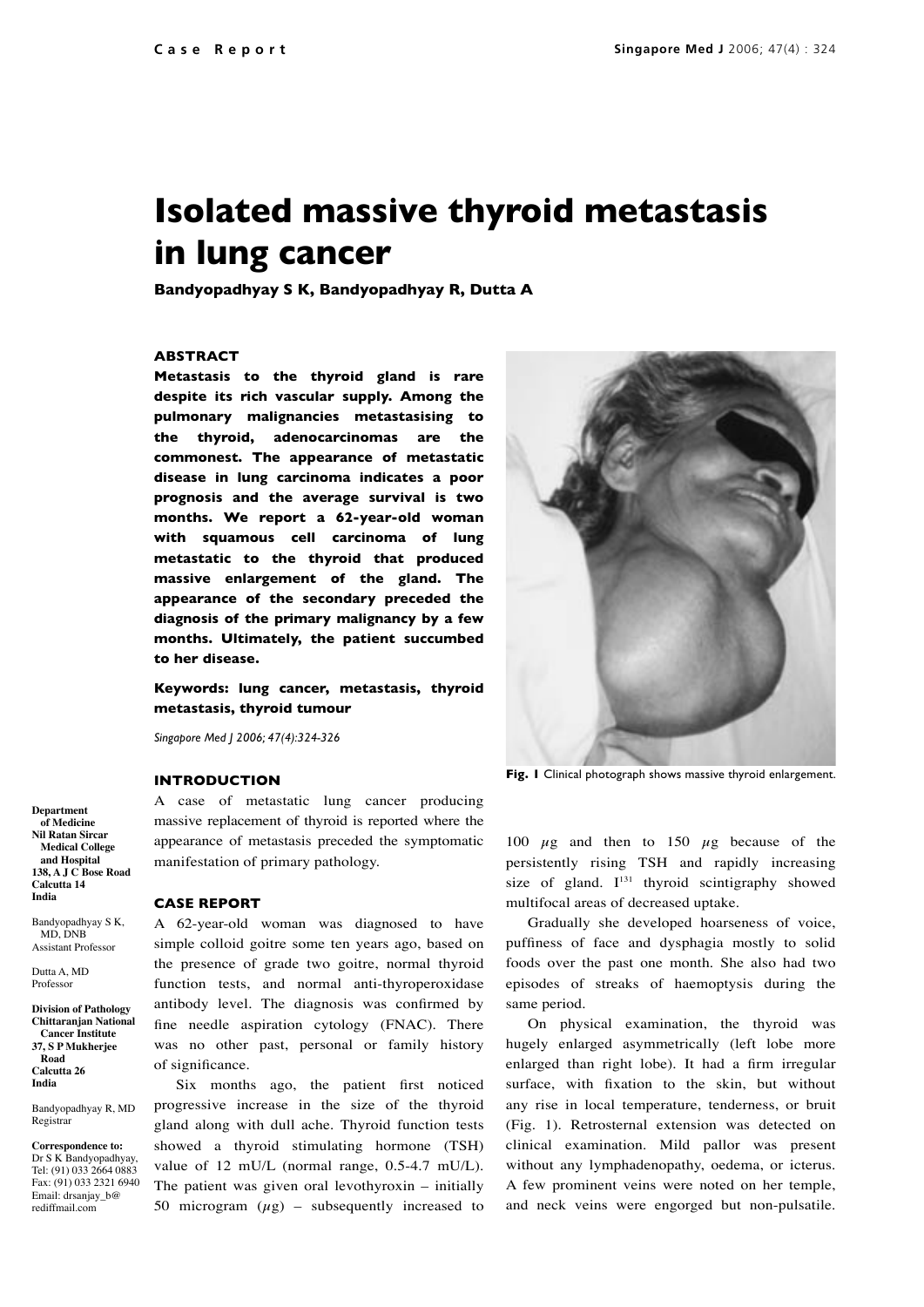

**Fig. 2** Chest radiograph (PA view) shows a large inhomogeneous opacity with irregular margin in left upper zone with mediastinal widening.



**Fig. 3** Axial CT image of the thorax shows a soft tissue density lesion in the upper lobe of the left lung with a solitary lymph node in aorto-pulmonary window.



**Fig. 4** Photomicrograph of the excision biopsy specimen from the thyroid shows moderately-differentiated squamous cell carcinoma (Haematoxyllin & eosin, x275).

Examination of all other systems did not reveal any other abnormality.

Routine blood tests showed a haemoglobin level of 8.3 gm/dL (normal range, 12.0-15.5 gm/dL), with a sedimentation rate of 60 mm at first hour (normal range, 1-25 mm/hour). Renal and hepatic biochemical profile was normal. Thyroid function tests showed elevated TSH (21 mU/L) along with low free T4  $(0.16 \text{ ng/dL})$  and free T<sub>3</sub>  $(1.2 \text{ pg/mL})$ [normal ranges, TSH 0.5-4.7 mU/L, free T4 0.8- 2.7 ng/dL, free  $T_3$  1.4-4.4 pg/mL]. Chest radiograph showed an ill-defined inhomogeneous opacity in the left lung upper zone with widening of the superior mediastinum (Fig. 2).

Computed tomography (CT) of the thorax showed a soft tissue density lesion in the left upper lobe that abutted the pleural surface and extended from the left hilum to the ipsilateral pleura. No calcification, cavitation, or air bronchogram was seen in this lesion. An enlarged solitary lymph node was noted in aorto- pulmonary window (Fig. 3). CT-guided FNAC from the lung mass showed scattered foci of moderately-differentiated squamous cell carcinoma. Ultrasonography-guided FNAC from the thyroid gland also showed the same pathology.

Limited excision biopsy of the thyroid gland was performed and a diagnosis of metastatic squamous cell carcinoma was established (Fig. 4). A primary tumour in the oesophagus was ruled out by oesophagoscopy and barium swallow studyboth of which revealed extrinsic compression in the cervical part of oesophagus. There was no mucosal irregularity, nodule, thickening or intramural/intraluminal growth on barium study. CT of brain and abdomen and bone marrow aspiration study could not detect any metastatic deposit. Patient refused any further therapy and died three weeks after the diagnosis was established.

# **DISCUSSION**

The incidence of metastasis to the thyroid gland in autopsy series varies from 1.3% to 24%, depending on whether the cases are unselected or from patients with widespread malignant neoplasms<sup>(1)</sup>. The kidney is the most common primary tumour site (33%), followed by the lung (16%), breast (16%), oesophagus (9%), and uterus (7%)<sup>(2)</sup>. Others have found the breast  $(22.7%)$  and lungs  $(13.6%)$ to be the most common primary sites $(3)$ . Some of these metastases are found in pre-existing thyroid lesions, such as follicular adenoma or papillary carcinoma<sup>(1,2)</sup>.

Dysphagia is an ominous feature, while thyroid function is normal in majority of cases<sup>(4)</sup>. Hypothyroidism secondary to metastatic infiltration and replacement of the thyroid by cancer is extremely rare. Thyrotoxicosis has also been reported in patients with thyroid metastasis, possibly due to follicular destruction resulting in